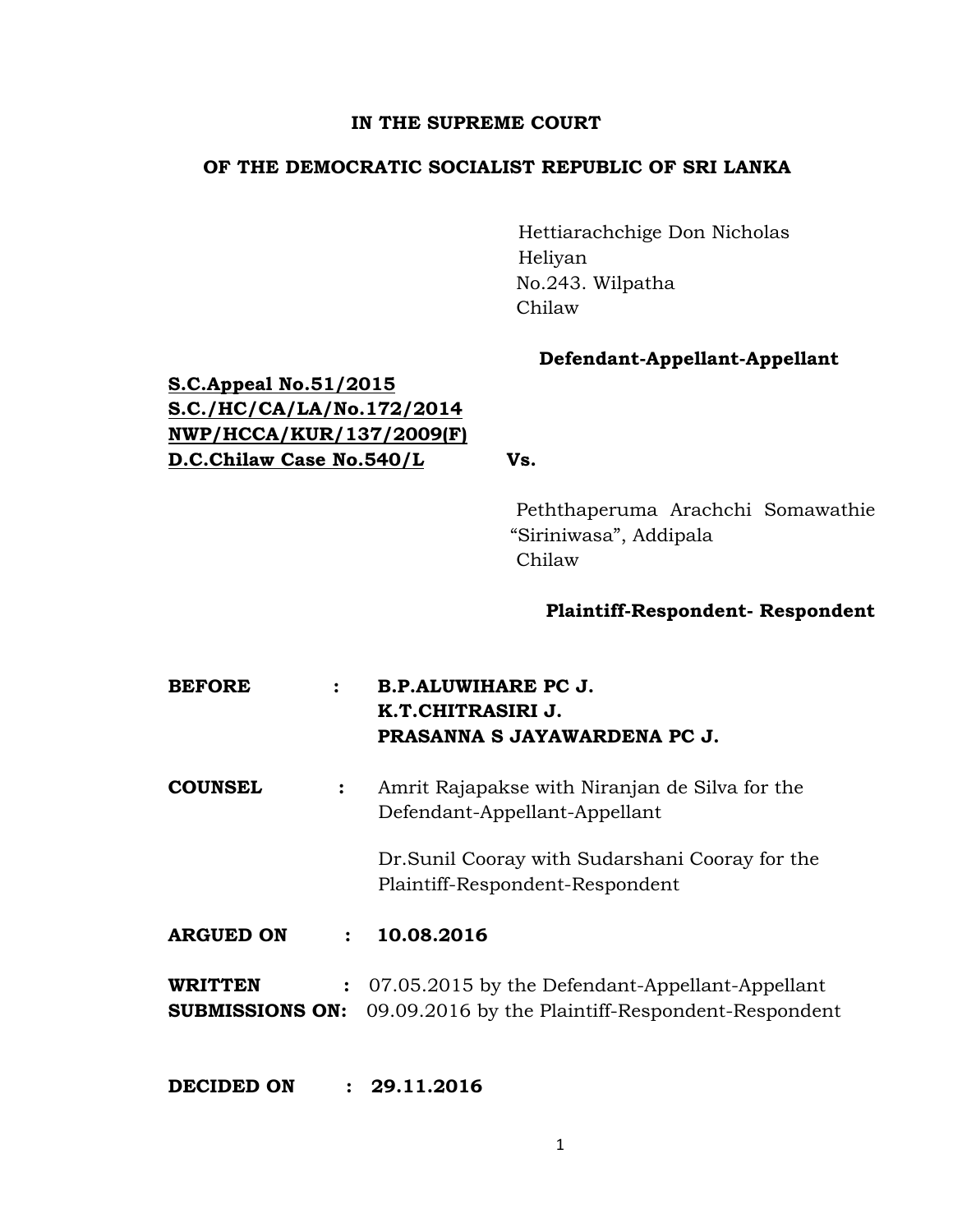#### **CHITRASIRI, J.**

This action was instituted by the plaintiff-respondent-respondent (hereinafter referred to as the plaintiff) in the District Court of Chilaw seeking *inter alia* for a declaration that the plaintiff is the owner of the land referred to in the Crown Grant bearing No.  $\frac{1}{90}/\frac{3540}{100}$  dated 4.3.1993. The plaintiff has also sought for a declaration, declaring that the defendant-appellant-appellant (hereinafter referred to as the defendant) is not entitled to claim any right over the land in question since the Agreement to Sell marked V4, relied upon by the defendant has no force or avail before the law. The plaintiff also has sought to have the defendant evicted from the land in suit and has claimed damages as well from the defendant until she obtains the possession of the same.

The defendant having relied upon the terms and conditions of the aforesaid Agreement to sell dated 23.8.1993 which bears the No.4050, attested by P.M.T.Pathiraja, Notary Public, (marked as V4 in evidence) has sought to have a declaration, declaring that he is the owner of the land in question and has prayed to have the action of the plaintiff dismissed. In the alternative he has claimed Rupees Twenty Five Million (Rs.25,000,00/-) as damages and has further sought to remain in possession (*jus retentionis)* of the land until the said sum of Rs.25,000,00/- is paid to him.

Both the learned District Judge and the learned judges in the Civil Appellate High Court have held with the plaintiff and made order evicting the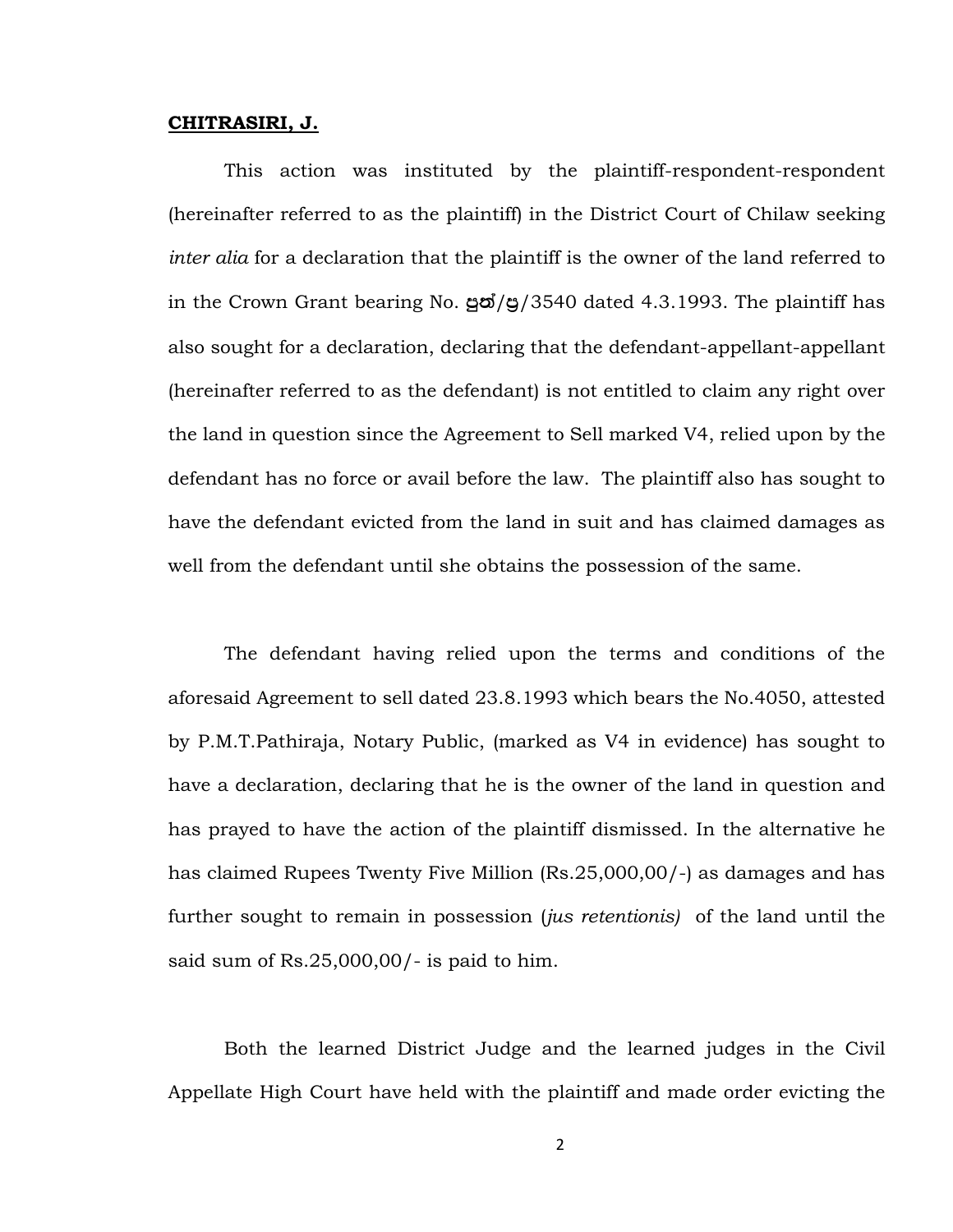defendant subject to Rs. Five hundred thousand (Rs.500,000/-) being paid to the defendant considering the improvements that he has made on the land.

When the matter was taken up before this Court, it made order granting leave on the questions of law referred to in paragraphs 14 (ii), (iii), (iv) and (v) of the petition of appeal dated 7.4.2014. The first two questions of law had been raised to ascertain whether or not, the aforesaid Agreement to sell has become unenforceable due to it been frustrated for the reason that it contains a condition which cannot be performed in terms of the law. The other two questions of law are in relation to the compensation awarded to the defendant.

As mentioned before, learned Judges in the courts below have come to the conclusion that the said sale agreement marked V4 cannot be enforced due to it been frustrated because the law, particularly Section 46 of the Land Development Ordinance does not permit the Divisional Secretary to grant written permission to transfer the land to the defendant. (vide at page 17 in the District Court judgment/page 263 in the appeal brief) In other words, the basis for the rejection of the agreement V4 was that it governed by the Roman Dutch principle namely "impossibility of performing the obligation".

At this stage, it is pertinent to refer to the law in this regard. Prof. C.G.Weeramantry in his book "The Law of Contracts" at paragraph 787, states thus: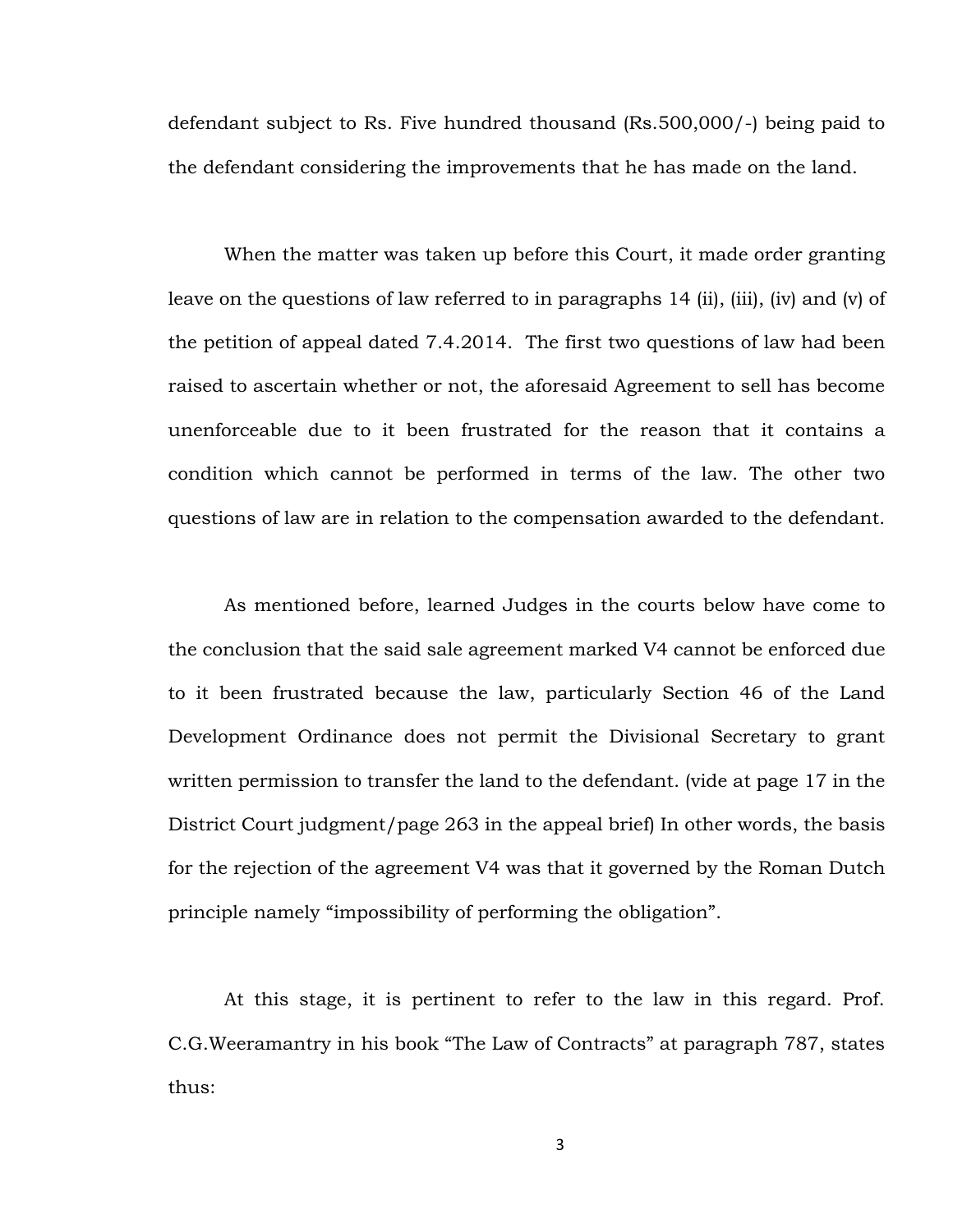*"To summarize the position, in the Roman-Dutch law the presumption would seem to be that the contract is subject to an implied condition that impossibility operates as a discharge, unless the parties contract to the contrary, whereas in English law the presumption would seem to be in favour of an absolute contract unless it can be shown that the parties had contracted on the basis of a condition that impossibility was to discharge the contract."* 

In paragraph 790 of the said book, it is stated as follows:

*"(a) Supervening Illegality. It has been well recognized in English law since Atkinson Vs. Ritchie [1809 (10) East 530] that supervening illegality discharges the contract. Supervening illegality may arise in various ways, such as by legislation or by new facts causing a clash with public policy, a common illustration of which is the outbreak of war."*

As mentioned before, learned judges in the District court and the Civil Appellate High court, relying upon the aforesaid principle namely "supervening illegality" have decided the case in favour of the plaintiff stating that the sale agreement V4 had been entered into in violation of Section 46 of the Land Development Ordinance.

Accordingly, I will now look at the relevant statutory provisions relied upon by the learned judges in the Courts below in order to decide whether or not the agreement to sell [V4] had been frustrated. Those relevant Sections are the Sections 42 and 46 of the Land Development Ordinance. Section 42 of the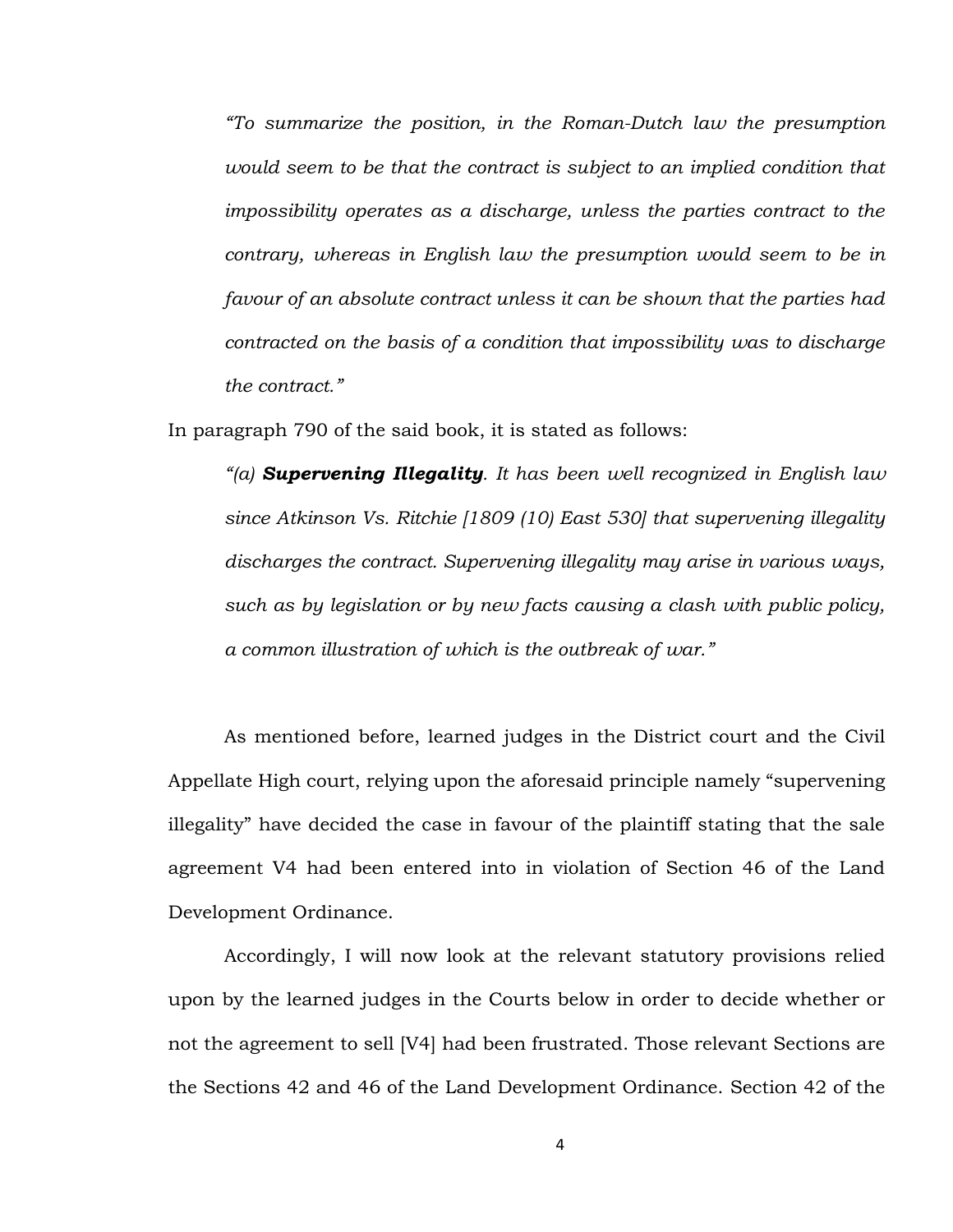Land Development Ordinance refers to **disposition** of State lands while Section 46 refers to the lands alienated on a permit under the Land Development Ordinance. Aforesaid Section 42 of the Land Development Ordinance reads thus:

> "*The owner of a holding may dispose of such holding to any other person except where the disposition is prohibited under this Ordinance, and accordingly a disposition executed or effected in contravention of the provisions of this Ordinance shall be null and void." (emphasis added)*

The word **"Holding"** referred to therein is defined in Section 2 of that Ordinance

and it reads thus:

*"Holding" means a land alienated by a Grant under this Ordinance* 

*and includes any part thereof or interest therein."* 

Section 46 of the said Act reads thus:

- *(1) Subject to the provisions of subsection (2), no permit-holder shall execute or effect any disposition of the land alienated to him on the permit.*
- *(2) With the written consent of the Government Agent, a permit holder may mortgage his interest in the land alienated to him on the permit to any registered society of which he is a member.*
- *(3) Any disposition, other than a disposition in accordance with the provisions of subsection (2), of any land alienated on a permit shall be null and void." [emphasis added]*

Accordingly, it is clear that Section 46 of the Land Development Ordinance imposes a blanket prohibition to transfer the lands alienated by way of a "**Permit"** issued by the State while Section 42 permits an owner of a land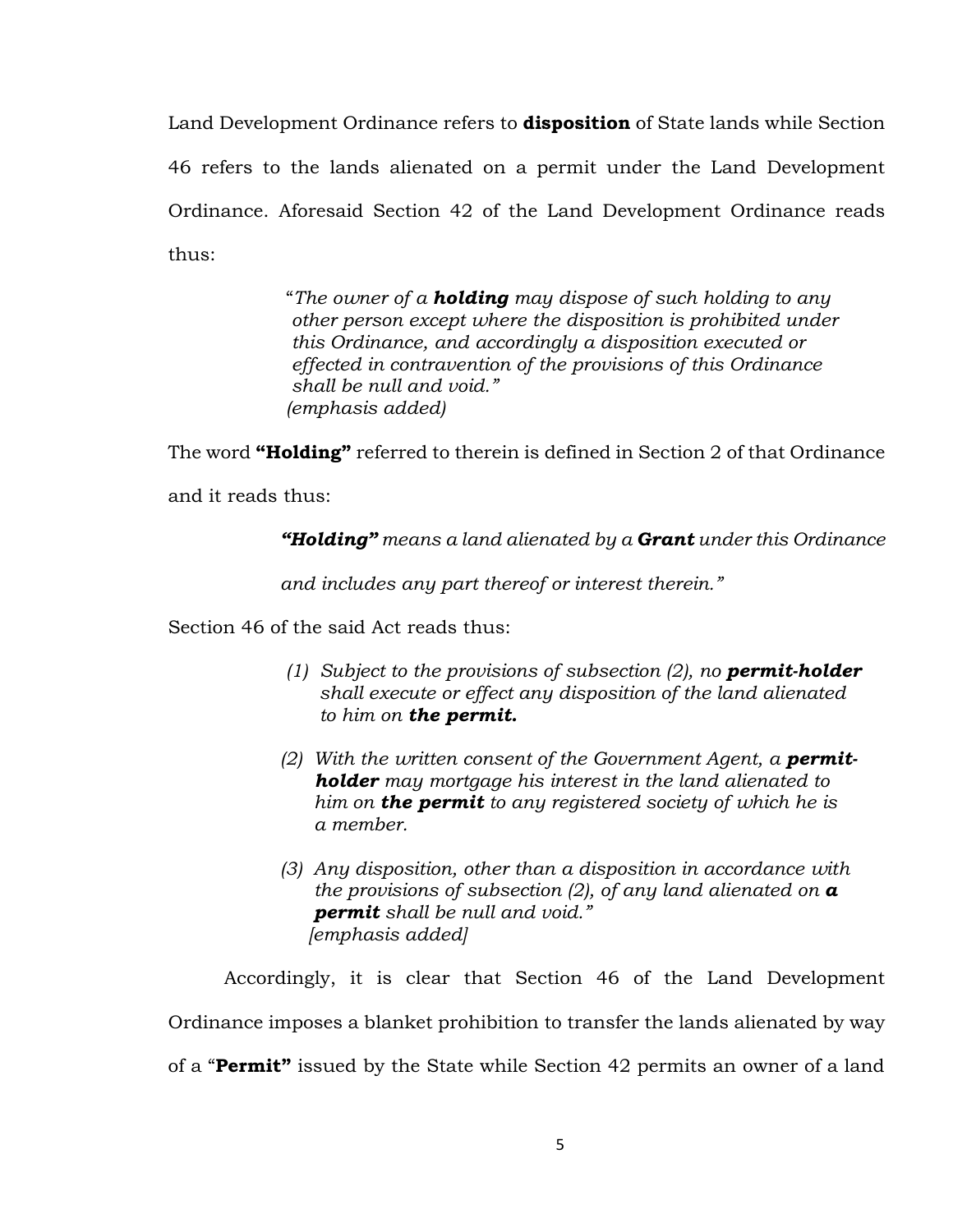alienated by way of a grant to dispose the same provided such a transfer is not specifically prohibited by law.

Having adverted to the law, I will now briefly refer to the facts of this case. Admittedly, the land which is the subject of this case had been alienated to the father of the plaintiff namely Peththaperuma Arachchige Thomas Appuhamy by way of a Grant by the then Head of the State. The said Grant was marked as P2 in evidence. Since it is a Grant under the aforesaid Section 42 of the Land Development Ordinance, the Grantee namely Thomas Appuhamy entering into an agreement to transfer the land given to him is not unlawful.

Then the question arises as to the manner in which such a transfer could be effected. The Grant marked P2 contains several conditions to observe if the Grantee wishes to transfer the land subjected to in the Grant. Those conditions are as follows:

**කොන්දේසි :**–

- 1. මෙහි සදහන් අවම අනු ඛෙදුම් ඒකකය. එනම්, උස්බිම් භාගය ට වඩා පුමාණයෙන් අඩු වූ මෙම ඉඩමේ බෙදා වෙන්කළ කොටසක් අයිතිකරු විසින් බැැහැර නොකළ යුතුය.
- $2.$  මෙහි නියම්ත අවම භාගයට වඩා අඩු එනම්,  $1/10$  වඩා මෙම ඉඩමේ නොබෙදා වෙන් කළ කොටසක් අයිතිතරකැ විසින් බැහැර නොකළ යුතුය.
- 3. 1 වන කොන්දේසියේ සදහන් අවම අනු බෙදුම් ඒකකයට වඩා අඩු පුමාණයක් වූ ඉඩමේ බෙදු කොටසකට කිසිම තැනැත්තෙක් අයිතිකරු නොව්ය යුතුය

6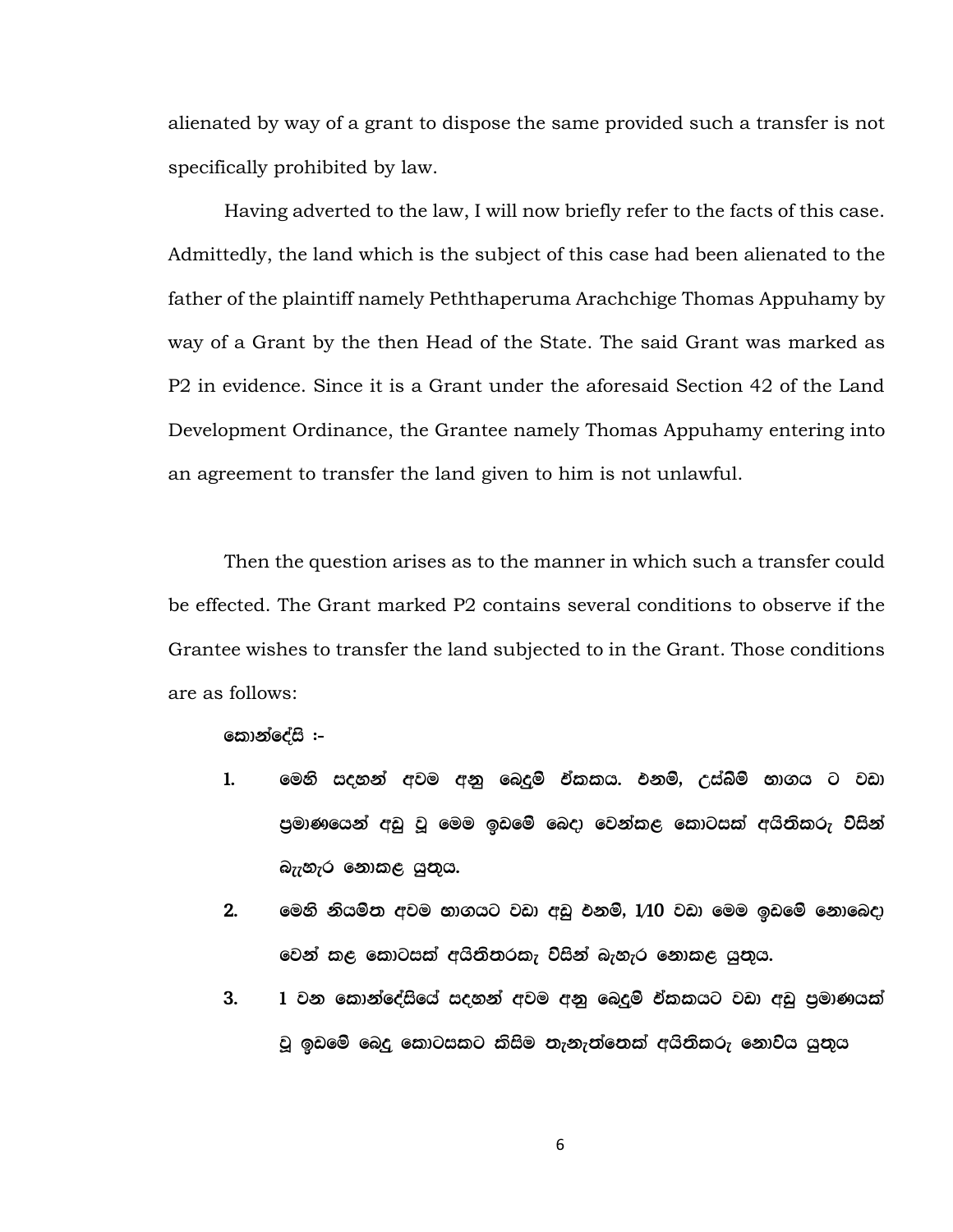- 4. 2 වන කොන්දේසියේ සදහන් අවම භාගයට අඩු වු ඉඩමේ නොබෙදු කොටසකට කිසිම නැනැත්තෙක් අයිතිකරු නොව්ය යුතුය.
- 5. ඇනට ඉදිකරන ලද හෝ ඉදිකර ගෙන යනු ලබන හෝ මින්මතු ඉදිකරනු ලබන වාරීමාර්ග කුමයකින් මේ බිම් කොටසට හෝ එහි යම් කොසකට වාරීමාර්ග පහසුකම් සැළසෙන්නේ නම්, එකී වාරිමාර්ග පහසුකම් සැලසෙන බිම් කොටස සම්බන්ධයෙන් අයිතිකරු  $(453$  අධ්කාරය වූ ) වාරීමාර්ග ආඥා පනතේ විධිවිධාන වලට හා ඒ යටතේ සාදන ලද යම් රීතිවලට අනුකූලව කටයුතු කල යුතුය.
- 6' osidm;sjrhdf.ka ,sLs; wjirho Wps; n,Odrshdf.ka n,m;%hla o ලබා ඇත්නම් මිස, අයිතිකරු විසින් ඉඩමෙහි හෝ ඒ මතුපිට කිසිම ඛනිජ දුවාගක් සදහා කැනිම් සෙව්ම, එය ලබා ගැණිම, පුයෝජනයට ගැණිම, ව්කිණිම හෝ අනාාකාරයකින් බැහැර කිරීම නොකළ යුතුය.
- 7. සභාපතිවරයාගේ පූර්ව ලිඛිත අවසරයක් ඇතිව මිස, ඉඩමෙනි හෝ එනි කිසිම කොටසක අයිනිය බැහැර නොකළ යුතුය.
- 8. "මෙම පැවරීමේ නීතාානුකුල ලේඛනයේ ඇතුලත් ලැබුම්කරුගේ නම සහ ලිපිනය දැක්වෙන විස්තර වාකායෙහි වරදක් ඇති බව දැන් පෙනීයන බැවින් එහි සදහන් පැවරුම්ලාභියාගේ නම වෙත්ත පෙරුම ආරච්චිගේ තෝමස් අප්පුහාමි යන වචනය වෙනුවට පෙන්න පෙරුම ආරච්චිගේ තෝමස් අප්පුහාමි යන වචනය යෙදීමෙන් එම වරද නිවැරදි කරන ලදී. / කිරීමට මෙයින් අනුමැතිය දෙම්.

Those conditions in the Grant Marked P2 alone show that it is not unlawful to transfer the land given on the said Grant provided the aforesaid conditions found therein are not violated. At the same time, it is important to note

7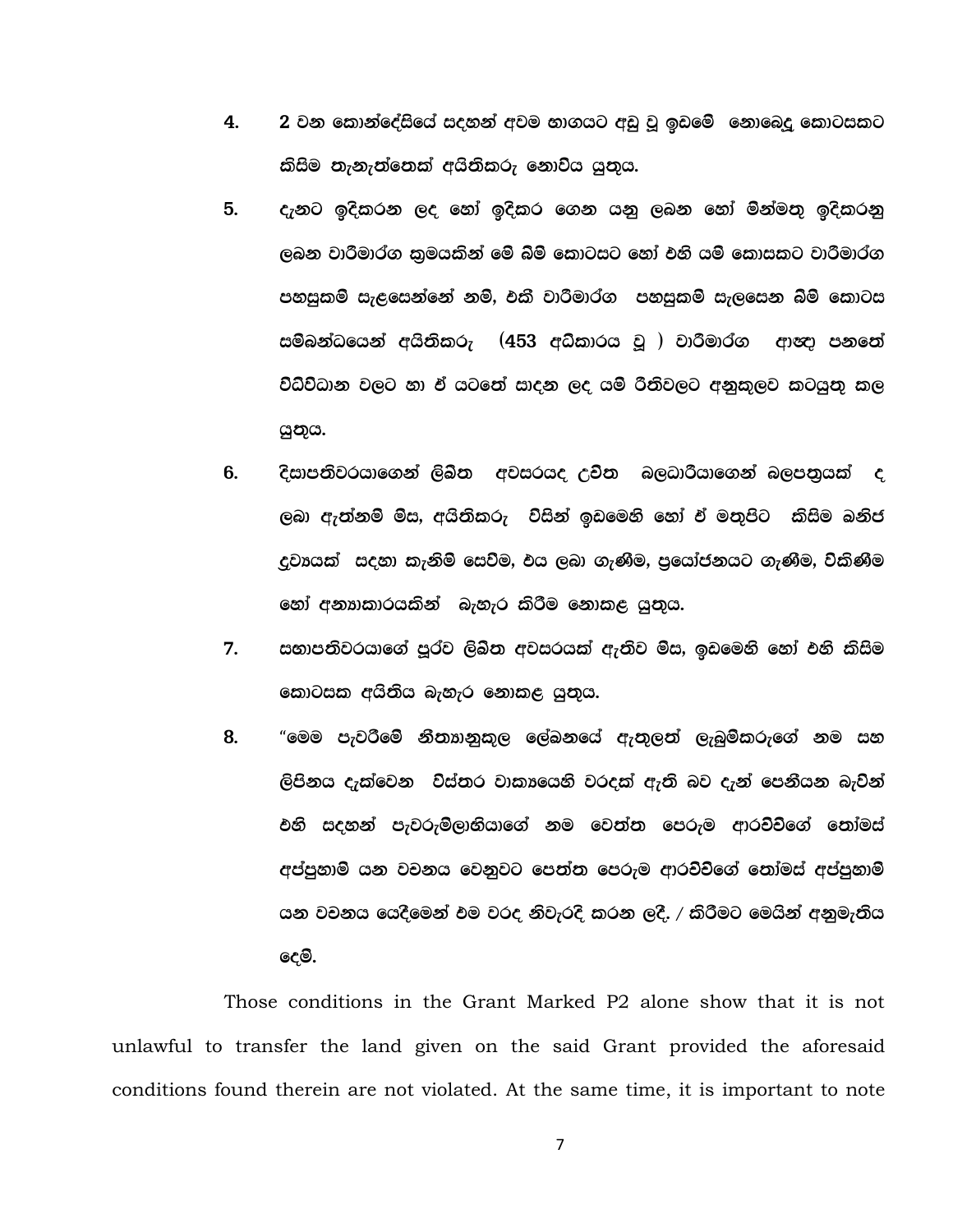that another condition had been imposed by the Rules made under the Land Development Ordinance, in the event a Grantee intends to alienate a land given on a Grant. It is mentioned in Rule 37, made under the said Ordinance and it reads as follows:

> "37.පුදාන පතුයක් මත දුන් ඉඩමක් සම්බන්ධයෙන් වු විට දිසාපතිගේ පූර්ව ලිඛින අවසරය ඇතිව මිස ඉඩමෙහි හෝ එකී කොටසක අයිනිය බැහැර කළ හැකි නොවේ. $"$

In terms of the aforesaid Rule made under the land Development Ordinance, Thomas Appuhamy (the father of the plaintiff) should have obtained permission from the Government Agent of the area, if he needed to alienate the land that was given to him by way of a Grant. Admittedly, in the agreement to sell marked V4 also contains such a clause. Indeed, Thomas Appuhamy (plaintiff's father) has sought permission of court to have the said permission obtained, by filing a writ application which bears the No.HCA 40/95 in the High Court of Chilaw. (at page 328 in the appeal brief)

Therefore, it is clear that the parties to the agreement Marked V4 has not violated any provision of law when they entered into it. Neither have they violated the conditions found in the Grant marked P2. In the circumstances, it is incorrect to have decided that the said Agreement to Sell marked V4 had been frustrated due to supervening illegality.

At this stage it is important to mention, the circumstances under which the aforesaid writ application had been filed by Thomas Appuhamy (father of the plaintiff). It had been filed to have a directive on the relevant authorities in the Government,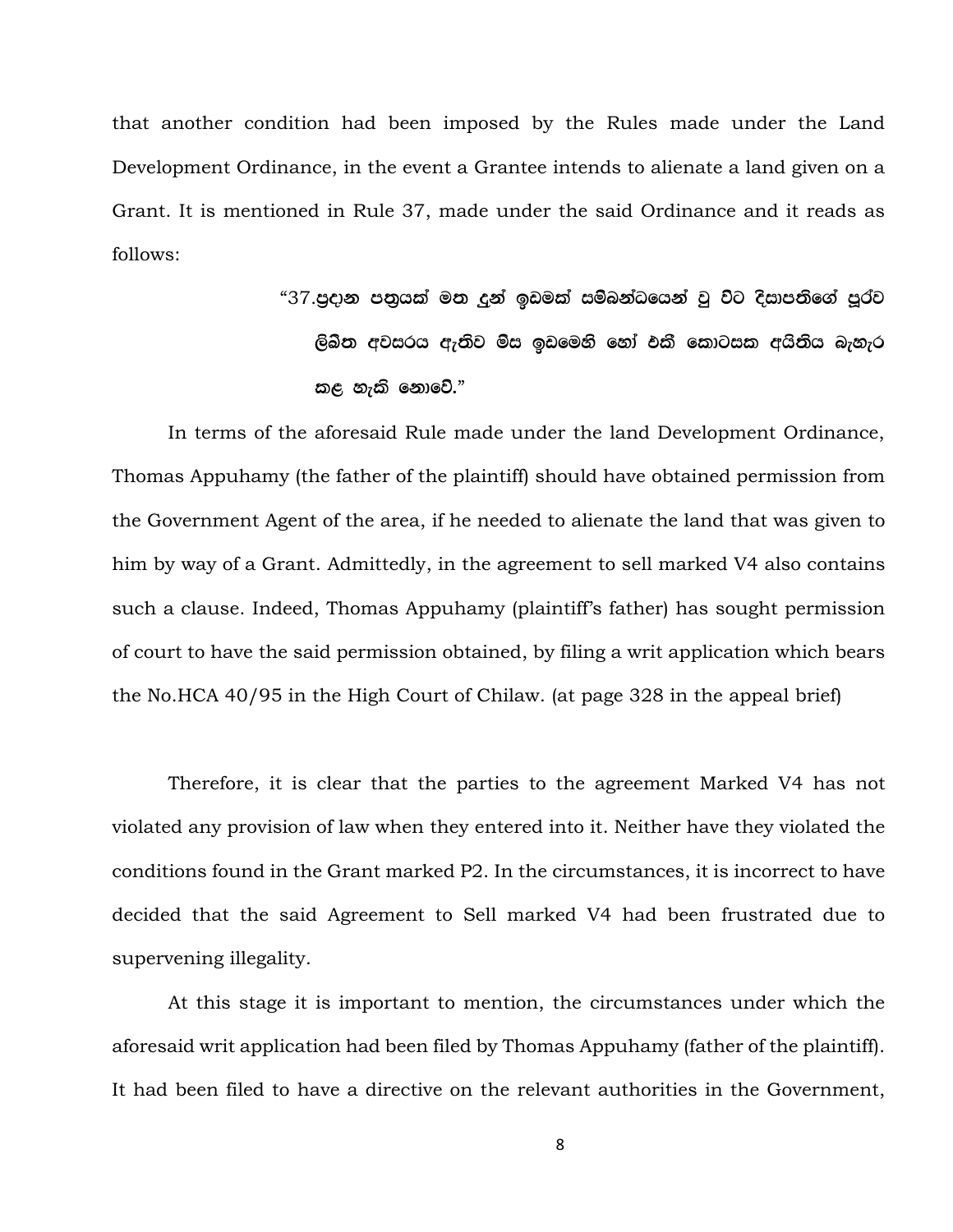directing them to allow Thomas Appuhamy to transfer the property to an outsider. That action had been filed due to the claims made by the legitimate children of Thomas Appuhamy. Plaintiff alleged to have been a child born to parents who were not married though she claims that Thomas Appuhamy was her father. Therefore, it is seen that the legitimate children of P.A.Thomas Appuhamy were disputing claims made by the plaintiff over the land in question. However, before a decision was made by court in that case, Thomas Appuhamy had passed away. Therefore, it is clear that Thomas Appuhamy had taken every effort to comply with the law with the intention of transferring the property to the defendant as agreed in the agreement marked V4. Had he been alive, he could have transferred the property to the defendant after complying with the conditions required by law.

In the circumstances, it is clear that no evidence is forthcoming to show that there had been any supervening illegality in performing the conditions contained in the agreement to sell marked V4. Therefore, I am of the opinion that the learned Judges in the Courts below have misdirected themselves when they decided that the conditions in the said agreement marked V4 cannot be enforced due to supervening illegality.

At this stage, it is necessary to mention that by the document marked P7, the District Secretary of Pallama has issued the certificate dated 16.01.2001, declaring that plaintiff, has become the owner of the land in dispute. The said decision had been made only upon considering the nomination made by the Grantee in the Grant making the plaintiff as his successor to the land but it had been decided so by the

9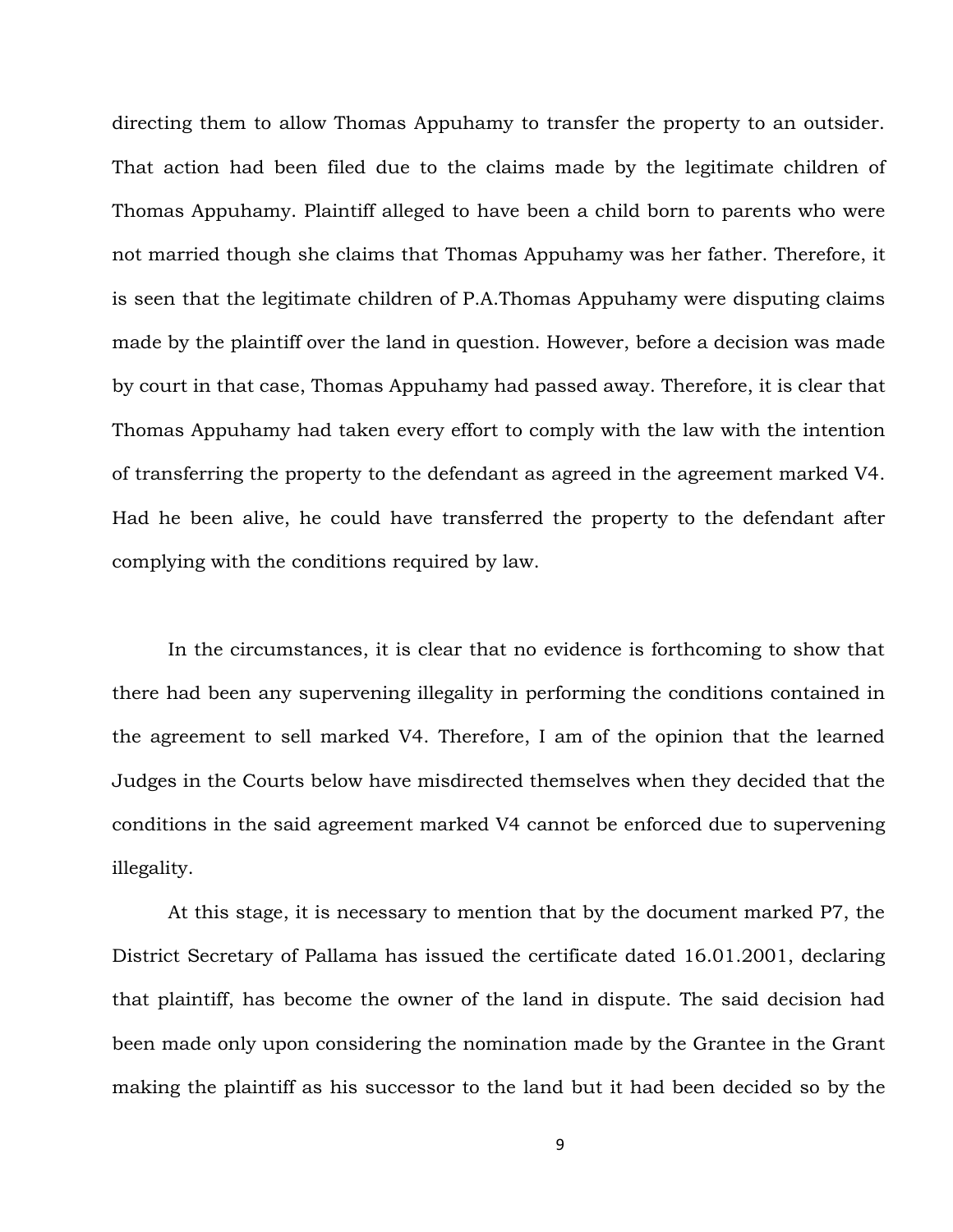District Secretary without holding a proper inquiry. Facts of this case show that such a nomination had been made enabling the nominee, namely the plaintiff in this case, to comply with the conditions referred to in the agreement V4 and then to transfer the property to the defendant. Such a position is evident by the evidence of the Land Officer and the Assistant Land Commissioner of the Provincial land Office. Moreover, the decision of the District Secretary found in P7 had been made without the participation of the defendant. He has not considered those matters when he issued the document P7. He has not even considered the valuable consideration paid by the defendant to the plaintiff and to her alleged father Thomas Appuhamy at the time the agreement V4 was entered into. Neither has he considered the improvements made by the defendant since he came into possession of the land in the year 1993.

For the aforesaid reasons, the first two questions of law framed by this Court are answered in favour of the defendant. In view of the said answer to the first two questions, the issue as to the payment of compensation raised in the remaining two questions of law will not arise.

Accordingly, I make the following orders.

- 1. Judgment dated 04.11.2009 of the learned District Judge of Chilaw is set aside.
- 2. Judgment dated 06.03.2014 of the Civil Appellate High Court of Kurunegala is set aside.
- 3. Plaint dated 14.09.2001 filed by the plaintiff is dismissed.
- 4. Claim made by the defendant in the case filed in the District Court, Chilaw also is dismissed.